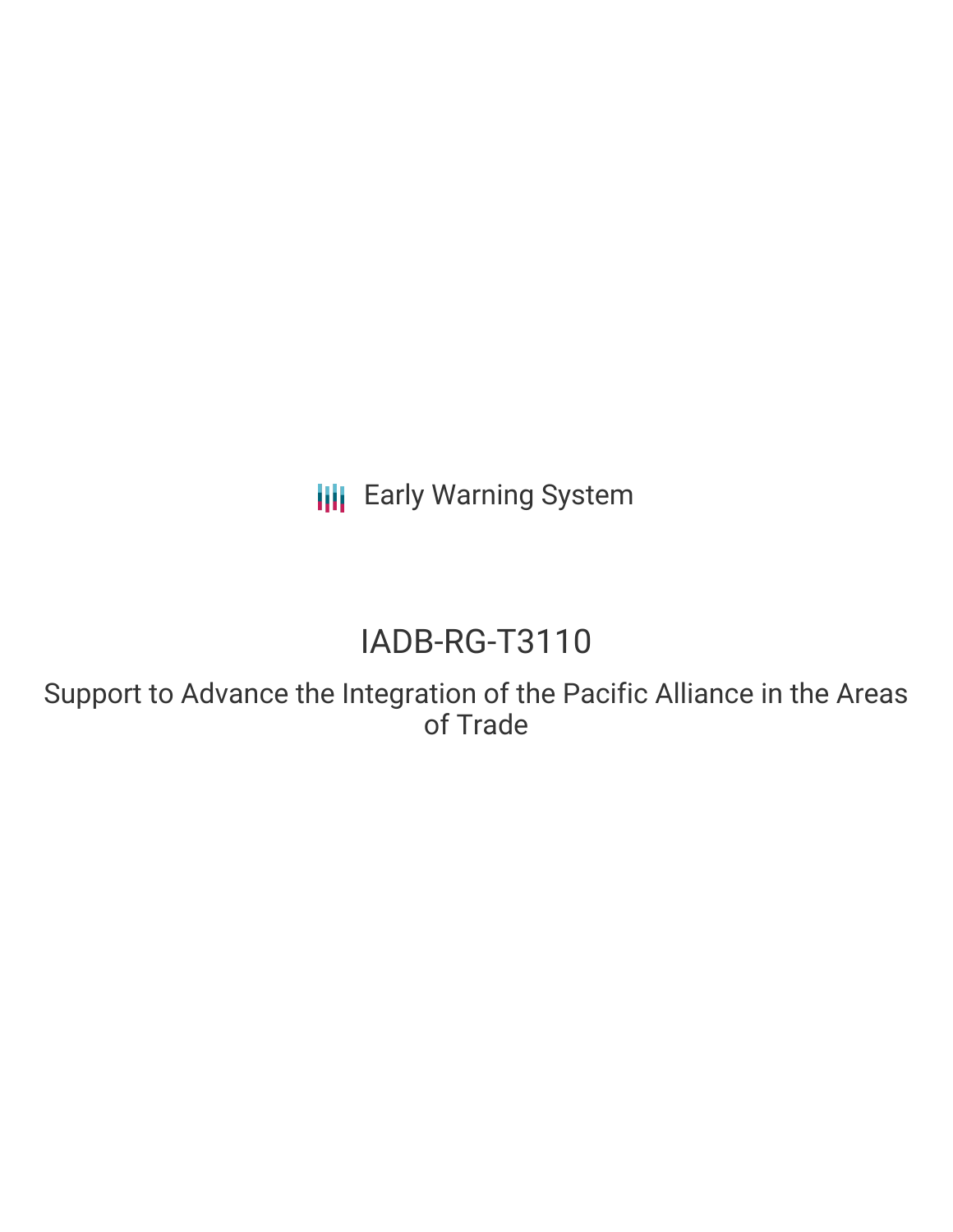

#### **Quick Facts**

| <b>Countries</b>               | Chile, Colombia, Mexico, Peru             |
|--------------------------------|-------------------------------------------|
| <b>Specific Location</b>       | Pacific Alliance                          |
| <b>Financial Institutions</b>  | Inter-American Development Bank (IADB)    |
| <b>Status</b>                  | Active                                    |
| <b>Bank Risk Rating</b>        | C                                         |
| <b>Voting Date</b>             | 2018-07-13                                |
| <b>Borrower</b>                | Regional                                  |
| <b>Sectors</b>                 | Industry and Trade, Technical Cooperation |
| <b>Investment Type(s)</b>      | Grant                                     |
| <b>Investment Amount (USD)</b> | $$1.50$ million                           |
| <b>Project Cost (USD)</b>      | $$1.50$ million                           |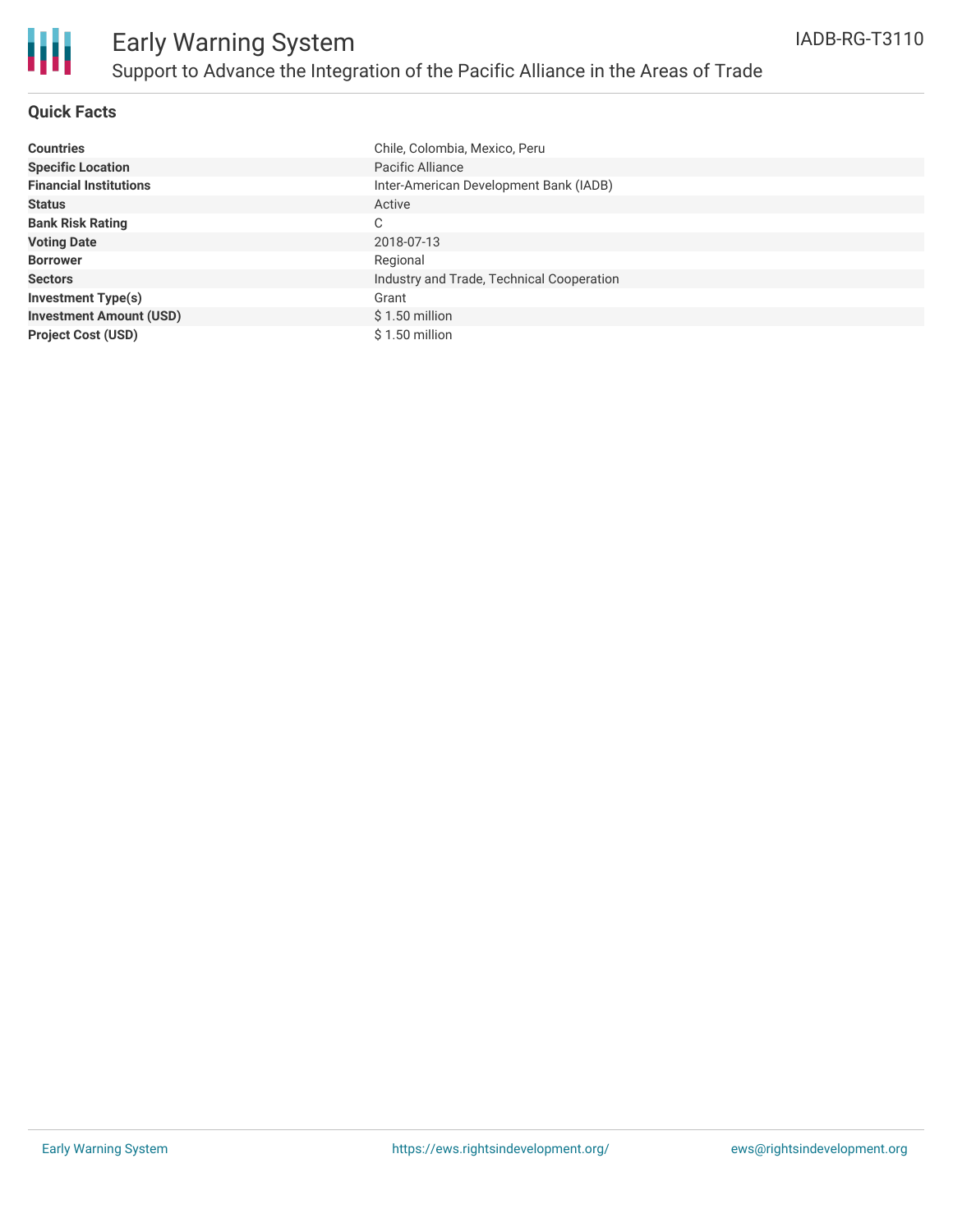

# Ш

### Early Warning System Support to Advance the Integration of the Pacific Alliance in the Areas of Trade

#### **Project Description**

Continue supporting the PA countries to advance their process of deep integration in the areas of trade and investment and their efforts to approach other commercial blocs of strategic importance for the PA in order to generate more and better business opportunities. Likewise, the activities of this TC seek to obtain a strong commitment from the member countries of the PA and optimize inter-institutional and intergovernmental coordination mechanisms, generally improving the institutional capacity and governance of the PA, with a view to moving forward more efficient in its deep integration agenda.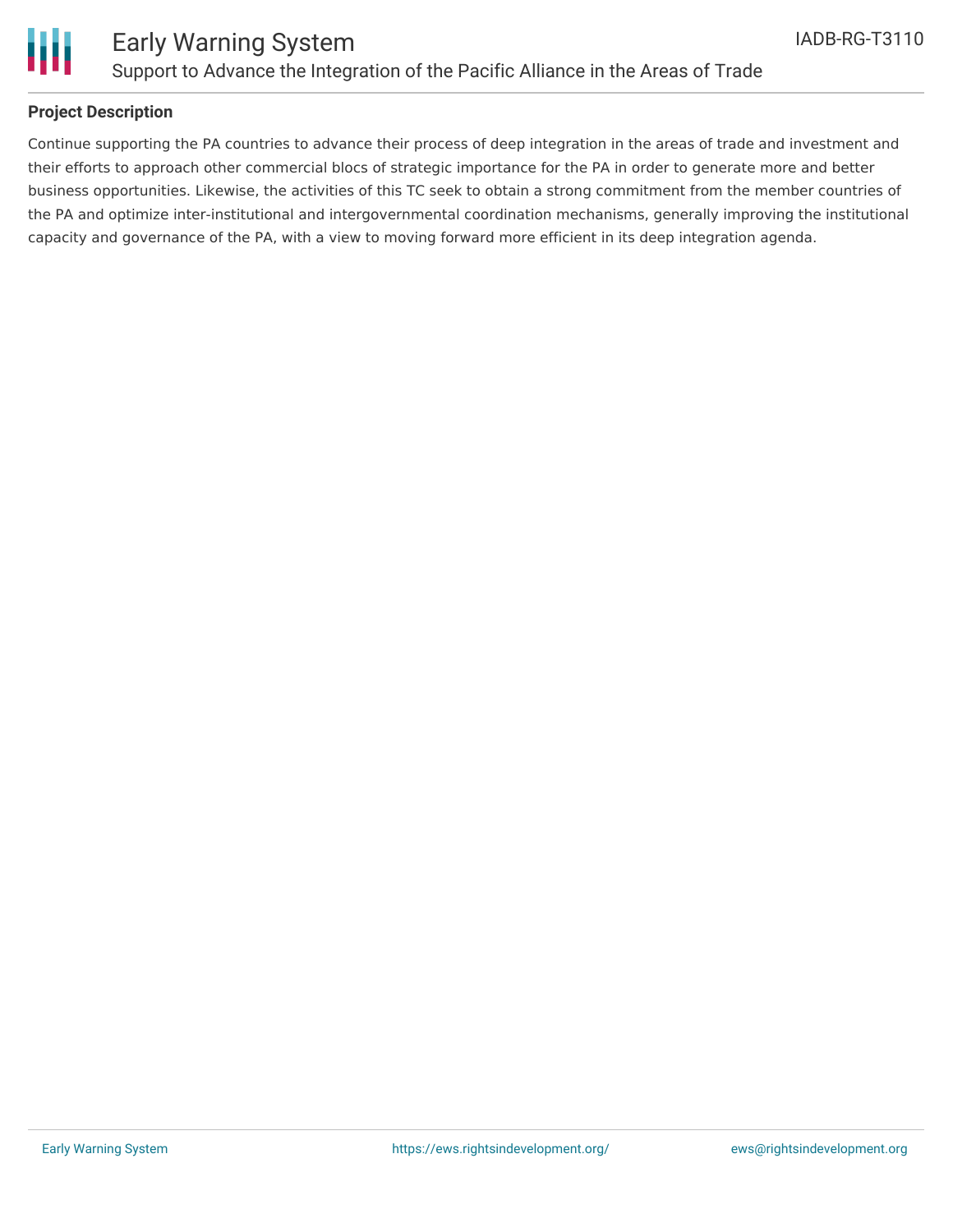

## Early Warning System Support to Advance the Integration of the Pacific Alliance in the Areas of Trade

#### **Investment Description**

• Inter-American Development Bank (IADB)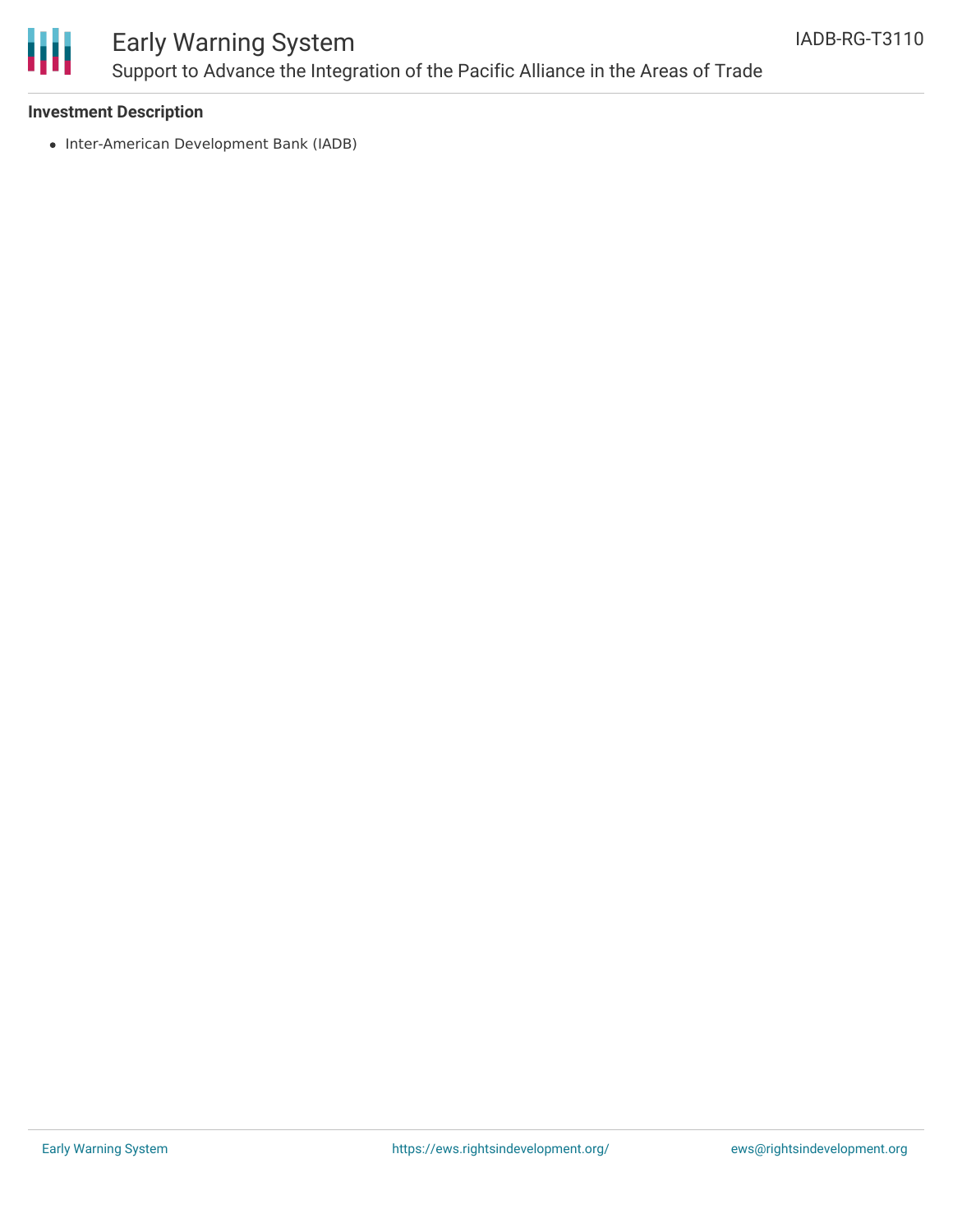

#### **Contact Information**

#### ACCOUNTABILITY MECHANISM OF IADB

The Independent Consultation and Investigation Mechanism (MICI) is the independent complaint mechanism and fact-finding body for people who have been or are likely to be adversely affected by an Inter-American Development Bank (IDB) or Inter-American Investment Corporation (IIC)-funded project. If you submit a complaint to MICI, they may assist you in addressing the problems you raised through a dispute-resolution process with those implementing the project and/or through an investigation to assess whether the IDB or IIC is following its own policies for preventing or mitigating harm to people or the environment. You can submit a complaint by sending an email to MICI@iadb.org. You can learn more about the MICI and how to file a complaint at http://www.iadb.org/en/mici/mici,1752.html (in English) or http://www.iadb.org/es/mici/mici,1752.html (Spanish).